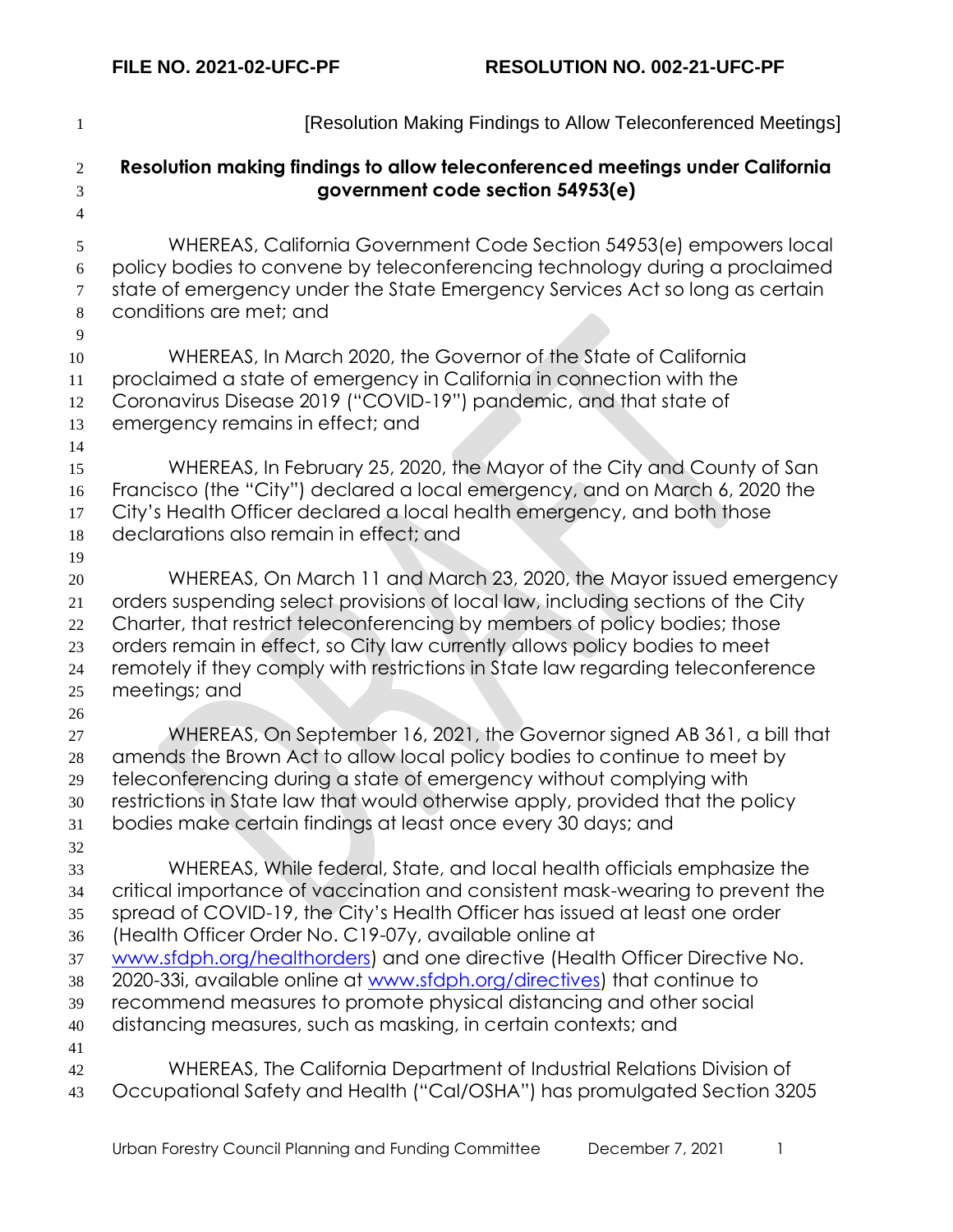of Title 8 of the California Code of Regulations, which requires most employers in 2 California, including in the City, to train and instruct employees about measures that can decrease the spread of COVID-19, including physical distancing and other social distancing measures; and WHEREAS, Without limiting any requirements under applicable federal, state, or local pandemic-related rules, orders, or directives, the City's Department of Public Health, in coordination with the City's Health Officer, has advised that for group gatherings indoors, such as meetings of boards and commissions, people can increase safety and greatly reduce risks to the health and safety of attendees from COVID-19 by maximizing ventilation, wearing well- fitting masks (as required by Health Officer Order No. C19-07), using physical distancing where the vaccination status of attendees is not known, and considering holding the meeting remotely if feasible, especially for long meetings, with any attendees with unknown vaccination status and where ventilation may not be optimal; and WHEREAS, On July 31, 2020, the Mayor issued an emergency order that, with limited exceptions, prohibited policy bodies other than the Board of Supervisors and its committees from meeting in person under any circumstances, so as to ensure the safety of policy body members, City staff, and the public; and WHEREAS, the Urban Forestry Council Planning and Funding Committee has met remotely during the COVID-19 pandemic and can continue to do so in a manner that allows public participation and transparency while minimizing health risks to members, staff, and the public that would be present with in- person meetings while this emergency continues; now, therefore, be it RESOLVED, That Urban Forestry Council Planning and Funding Committee finds as follows: 1. As described above, the State of California and the City remain in a state of emergency due to the COVID-19 pandemic. At this meeting, the Urban Forestry Council Planning and Funding Committee has considered the circumstances of the state of emergency. 2. As described above, State and City officials continue to recommend measures to promote physical distancing and other social distancing measures, in some settings. 3. As described above, because of the COVID-19 pandemic, conducting meetings of this body in person would present imminent risks to the safety of attendees, and the state of emergency continues to directly impact